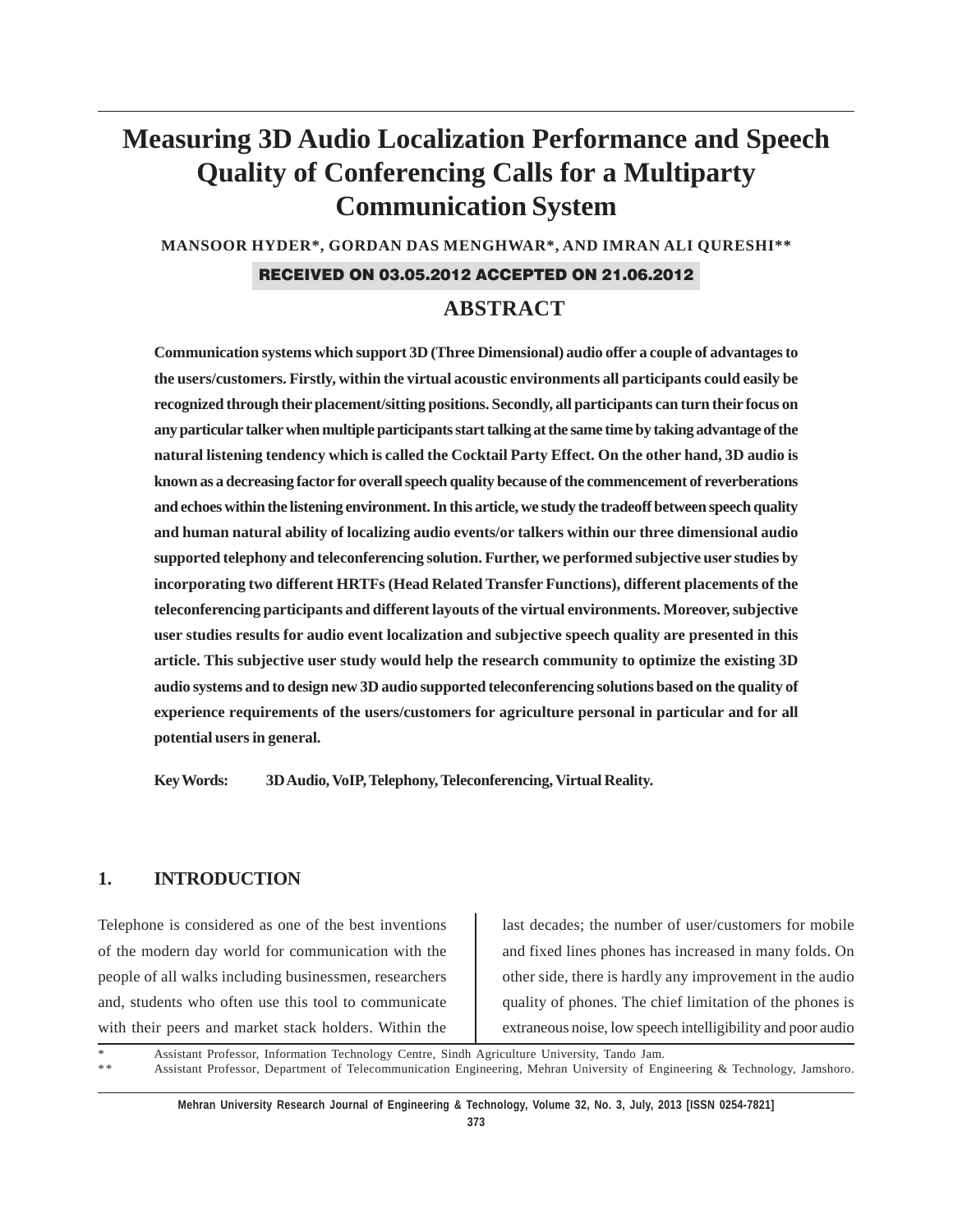quality, specifically in multiparty calls [1].

The major downside of the telephone and/or teleconferencing solutions is the lack of naturalness in the communication. The major theme of this research work is to develop telephone and teleconference solution that can support three dimensional audio, since our natural listening ability is also three dimensional.

Furthermore, we see it as an important task to investigate the difference between speech quality and localization performance of the participants of a conferencing call of our communication solution. In order to study this difference, we performed subjective user studies or listening-only tests by incorporating two different HRTFs, different placements of the teleconferencing participants and different layouts of the virtual environments. Subjective user studies were conducted by utilizing two different Head Related Transfer Functions, two different geometries of the room and different sitting positions and finally two different heights and head-sizes of the conferencing call participants.

The basic theme of this investigation is to study the four configurations; which are further described in the next sections, and judge them for their suitability for the users/ customers in telephony and teleconferencing purposes. Furthermore, we intend to address some specific queries such as: what is the performance of the participants of our conferencing call in locating their partners within virtual acoustic space? What is the performance of our telephony and teleconferencing solution in multi-talker situations specifically when more than one person starts talking at the same time?

### **2. RELATED WORK**

Three dimensional sound supported systems were first initiated at NASA (National Aeronautics and Space Administration) research center. Further, a good understanding of three dimensional sound was achieved by Begault, [2]. Most of the research work in the area of three dimensional audio has been achieved by different research groups and individuals relating to conferencing solutions and audio localization. Hughes, [3] describes Senate which is a personal computer dependant client for audio and speech communication. Senate supports local audio files and has customizable graphical user interface for audio sources/streams to be played by the user.

Senate utilizes a server concentration system, which has client-server architecture similar to the centralized processing. It differs from our approach because it does the spatial rendering by centrally combining all audio signals from all clients. Afterwards, the audio signal is broadcasted to all the clients which then perform the spatial rendering . The server concentration scheme is suitable for use with new SAOC (Spatial Audio Object Coding) coding standard. The SAOC encoder is placed in the central server and the input 'objects' are the up streamed audio channels from each terminal. The down mixed signal, which is then down streamed to all the terminals, is decoded locally and conferees may configure their own audio experience as they wish. Local processing can include, in addition to the spatial rendering itself, the necessary control of the conferees own voice and echo control if necessary. The major downside of the Senate is a lack of user studies which supports author's claims.

Raake, et. al. [4] have descroned personal computer based 3D sound reproduction system for audio reproduction. However, from their work it is not clear whether this solution is customizable or not.

### **3. RESEARCH METHODOLOGY**

Our three dimensional audio supported teleconferencing solution has been implemented with three dimensional sound software engine called Uni-Verse [5] for binaural processing. Uni-Verse is an open source entity which is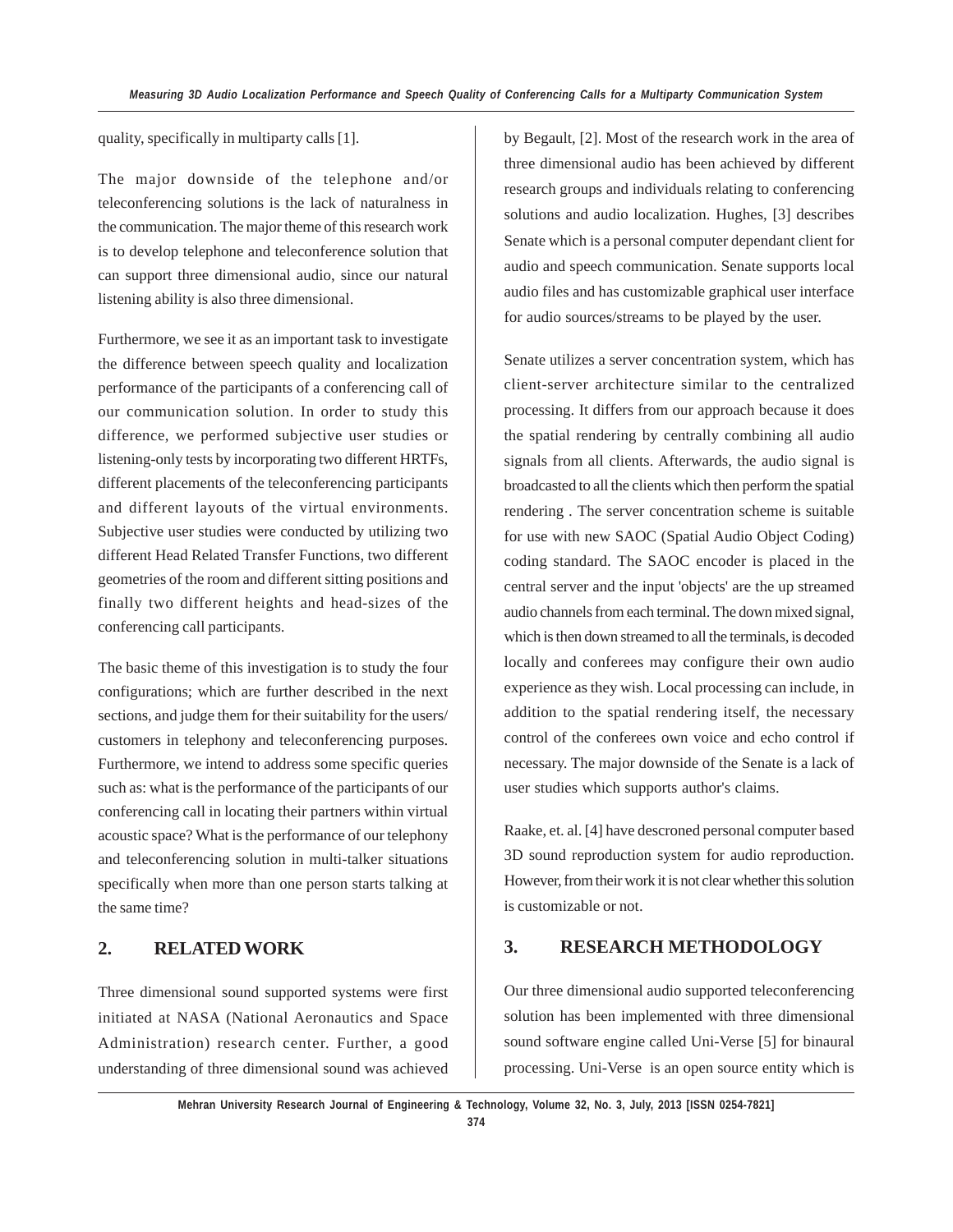based on Verse-Server. Verse-Server keeps and shares all geometric data with all other clients attached to the virtual environment in real time. Furthermore, three dimensional audio is commenced by accessing geometry which is available at verse-server. Firstly, an acoustical simulation is achieved by acoustical propagation then the possible paths of the audio propagation within virtual environment are calculated [6]. Secondly, an audio renderer that implements HRTFs calculates stereo audio signal to be available for headphones playback. The audio renderer is based on Pure Data, Puredata, [7]; which is a graphical programming environment for a real time applications.

Furthermore, we found it an essential task to study how Uni-Verse acoustic simulations could be parameterized to obtain a better audio event or talker-localization performance but not distracting speech quality at all.

# **3.1 Test Parameters**

In current study, we opted for four different sets of virtual acoustic simulation parameters and utilized them for the judgment of five different listener/talker placement positions in two different virtual acoustic rooms. Moreover, in total we tested 20 different combinations of the said parameters.

Furthermore, the audio test samples (one male and one female) were taken from ITU-T BS-1387 database [8] and then were binaurally processed using Uni-Verse audio engine having sampling rate of 24 kHz. In this user study, nine adult participants (subjects) (6 male and three female)

took part. They all had a normal hearing threshold.

In each setup one of the Uni-Verse parameters was changed at any given time and other parameters were kept the same to study the effect that any parameter might have on the user/customer perception could be recorded. All the parameters are listed in Table 1.

### **3.2 Room Dimensions**

This user study was based on two different sized rooms of the dimensions such as:  $(HxWxL=20x20x40m^3)$  and  $(HxWxL=10x10x20m<sup>3</sup>)$ . These rooms were named A big and a small room (Table 1).

### **3.3 Head Related Transfer Functions**

Two different HRTFs were utilized which were named HRTFs-1 and HRTFs-2 having 5- and 10-frequency bands respectively.

### **3.4 Head Size**

Head size is a Uni-Verse parameter which is defined as the internal difference between two ears having default value of 0.17cm. We utilized Head-size at its default value.

### **3.5 Placement**

In this user study we tested five placement positions of the participants (listeners/Talkers). These placements positions are named Horizontal-, Frontal-1-, Frontal-2-, Surround-1-, and Surround-2 placement which are also listed in the Table 2.

| Setup Name      | Room Size | Height | <b>HRTF</b> | <b>Head Size</b> |
|-----------------|-----------|--------|-------------|------------------|
| Defaul          | Big       |        |             | 0.17             |
| HRTF2           | Big       |        |             |                  |
| Small Room      | Small     |        |             |                  |
| Talker Standing | Big       |        |             |                  |

**TABLE 1. SUMMARY OF TEST SETUPS**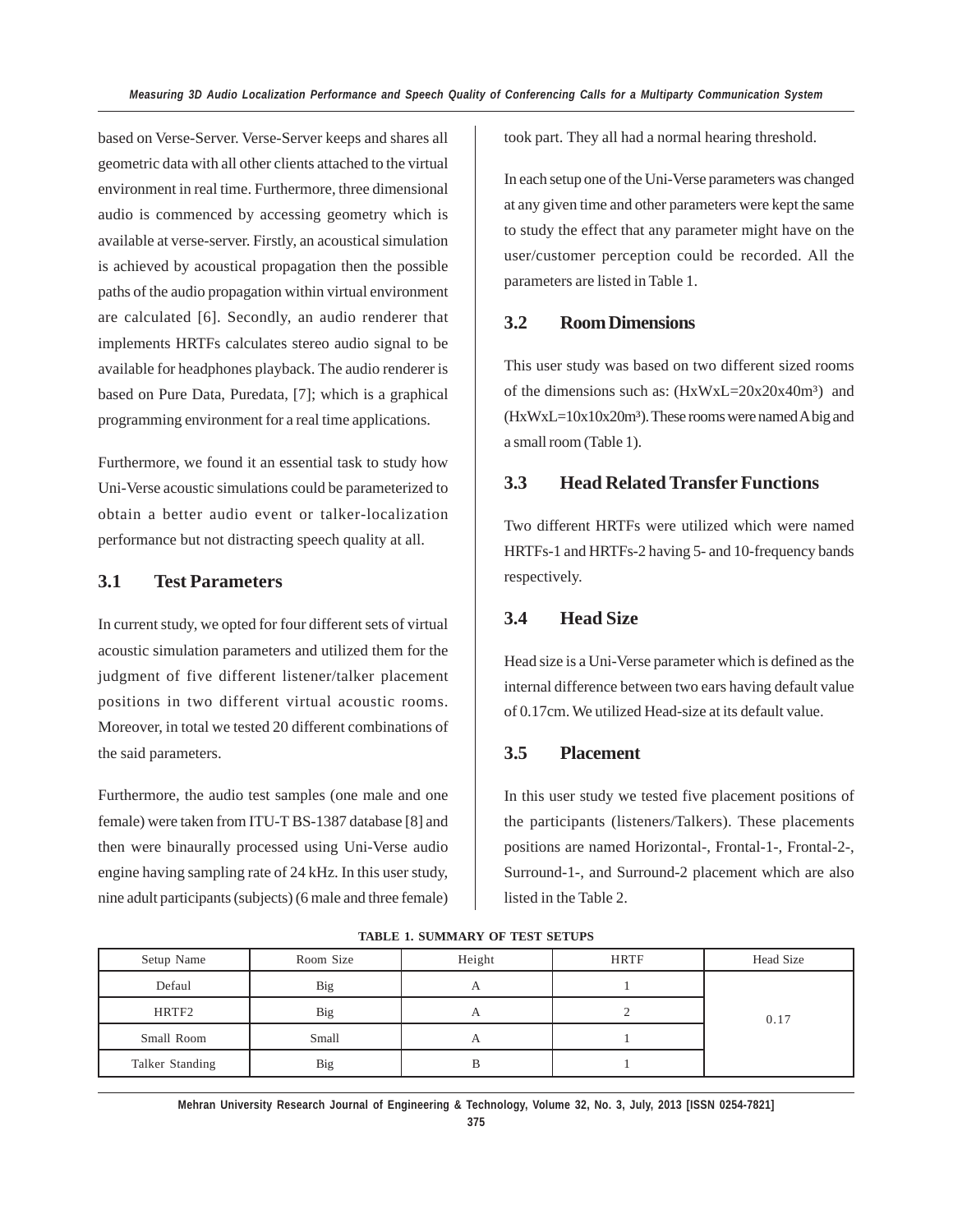### **3.6 Height**

In this user study participants height within the Uni-Verse virtual acoustic room was kept different and has been summarized in Table 2.

In this user study, all listening-only tests were done by following the ITU (International Telecommunication Union) recommendation P.800. All 9 subjects took part in 20 listening only tests. All in all 180 tests were done to analyze the data. Each subject was presented the audio samples and were asked to complete two tasks for each listeningonly test individually. Before the start of the test brief introduction was given to the subjects and were also requested to do some listening for their familiarity with our solution.

# **3.7 Tasks**

Firstly subjects were offered audio samples and secondly they were requested to locate the talker within virtual acoustic space with the help of a given map which contains potential positions from where a talker might be talking.

Also, subjects were requested to provide us a quality of experience score in terms of easiness from 5-1 discreet MOS scale where 5=excellent, 4=good, 3=fair, 2=poor, and 1=bad.

# **4. RARTICIPANTS PLACEMENT**

The five placements of participants are discussed in detail in the following.

### **4.1 Horizontal Placement**

In this test listener and talker were positioned at 1.8m height. Further, the height and the layout for horizontal placement can be observed in (Table 2 and Fig. 1).

### **4.2 Frontal Placement-1**

Frontal Placement-1 was formulated by keeping in view our normal and natural sitting positions where each participant face each other. Subjects were presented only single talker in this tests. Further, the height and the layout for frontal placement-1 can be observed in (Table 2 and Fig. 2).

### **4.3 Frontal Placement-2**

The frontal placment-2 test has basically the same layout as frontal-placement-1 having only one difference that is the introduction of two simultaneous talkers. This test was



*FIG. 1. HORIZONTAL PLACEMENT LAYOUT*

| Test                 | Height-A       |            | Height-B       |            |
|----------------------|----------------|------------|----------------|------------|
|                      | Listener $(m)$ | Talker (m) | Listener $(m)$ | Talker (m) |
| Horizontal Placement | 1.8            | 1.8        | 1.0            | 1.5        |
| Frontal Placement-1  | 1.0            | 1.0        | 1.0            | 1.5        |
| Frontal Placement-2  | 1.0            | 1.0        | 1.0            | 1.5        |
| Surround Placement-1 | 1.8            | 1.0        | 1.0            | 1.5        |
| Surround Placement-2 | 1.8            | 1.8        | 1.0            | 1.5        |

#### **TABLE 2. SUMMARY OF LISTENER AND TALKER HEIGHTS**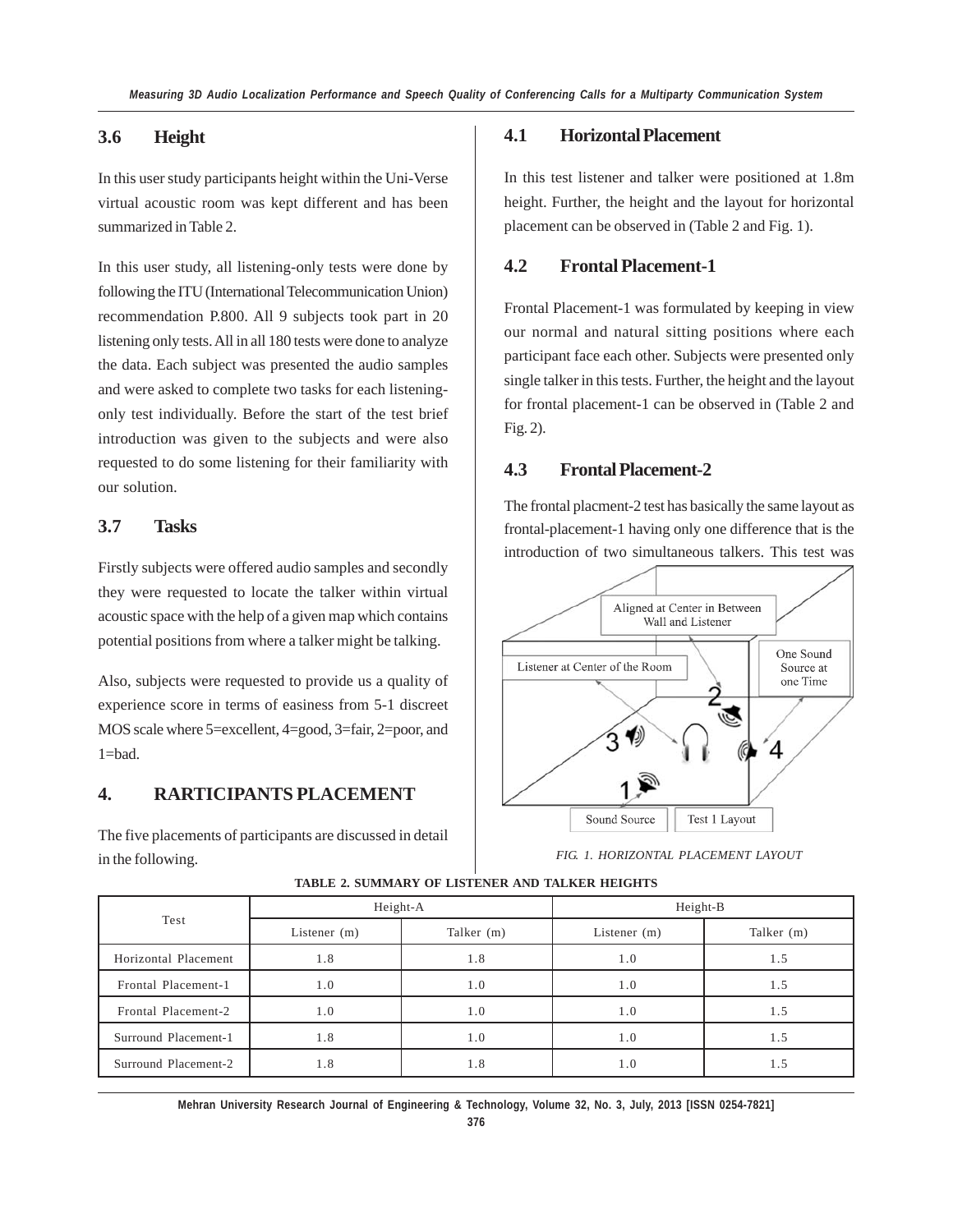meant to design to study the Cock Tail Party Effect phenomena [9-11]. Further, the height and layout for frontal placement-2 can be observed in (Table 2 and Fig. 3).

### **4.4 Surround Placement-1**

In this test the person performing a role of the listener is placed at the center of the room. Further, the height and layout for surround placement-1 can be observed in (Table 2 and Fig. 4).

### **4.5 Surround Placement-2**

In this test surround placement-1 setting was continued with only one difference that is the introduction of two



*FIG. 2. FRONTAL PLACEMENT LAYOUT*



simultaneous talkers at the same time. Further, the height and the layout for surround placement-2 can be observed in (Table 2 and Fig. 5).

# **5. SUBJECTIVE LISTENING ONLY TEST RESULTS**

### **5.1 Horizontal Placement**

74% localization results were observed in this test. 83% successful results were observed in HRTF2 setup. Additionally, it was evident from the results that left and right oriented positions were easier to localize than front and back positions (Fig. 6).



*FIG. 4. SURROUND PLACEMENT-1 LAYOUT*

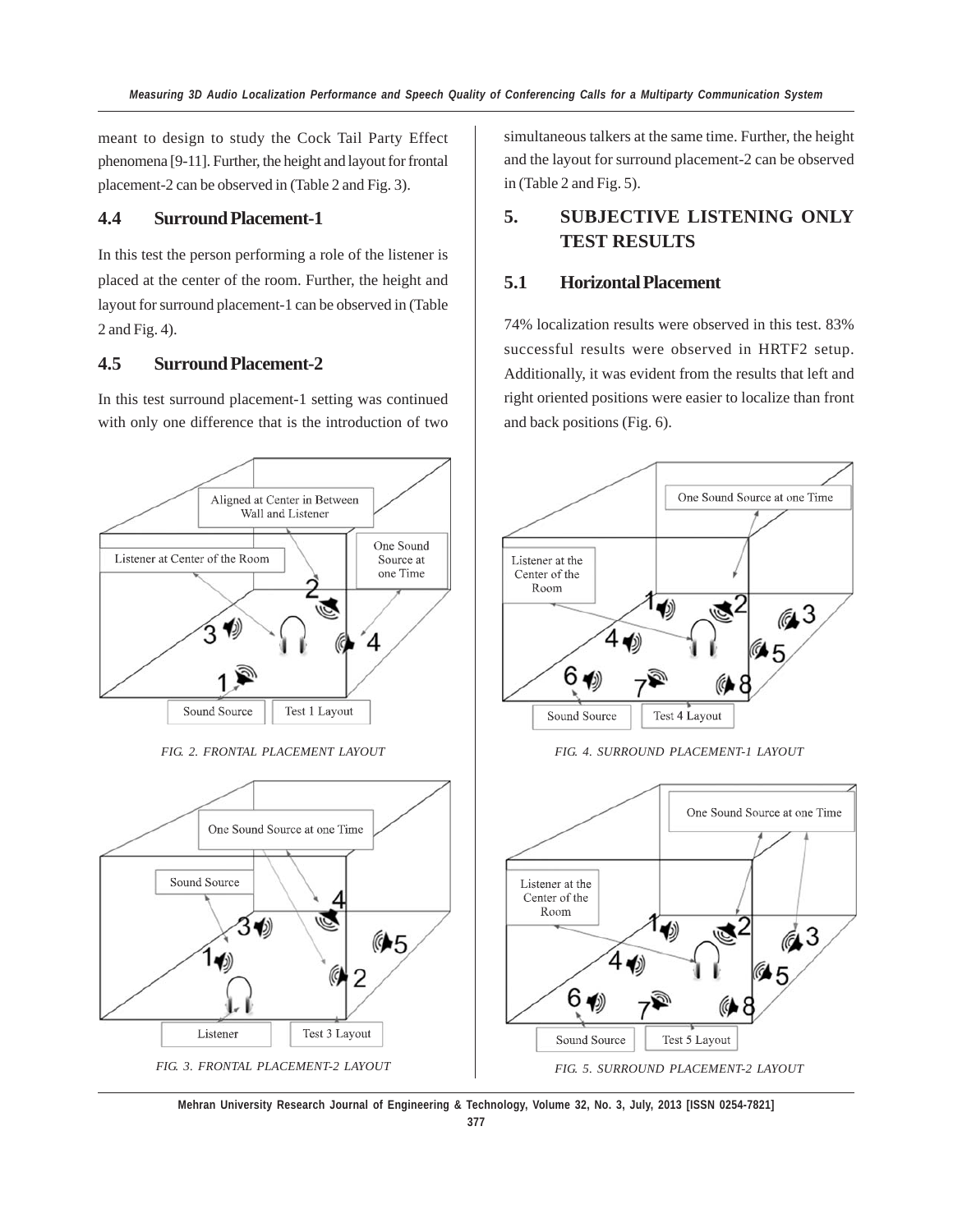# **5.2 Frontal Placement-1**

75% localization results were observed in this test. Also, 97% localization was achieved by a Default setup (Fig. 7).

# **5.3 Frontal Placement-2**

59% localization results were observed in this test. 69% successful results were achieved by HRTF2 setup (Fig. 8).

### **5.4 Surround Placement-1**

43% localization results were observed in this test. 47% successful results were achieved by HRTF2 setup (Fig. 9).







# **5.5 Surround Placement-2**

59% localization results were observed in this test. 46% successful results were achieved by HRTF2 setup (Fig. 10).

### **6. RESULTS AND DISCUSSION**

Setups HRTF2 alongside Default produced over all better localization results as compared to the Small Room and



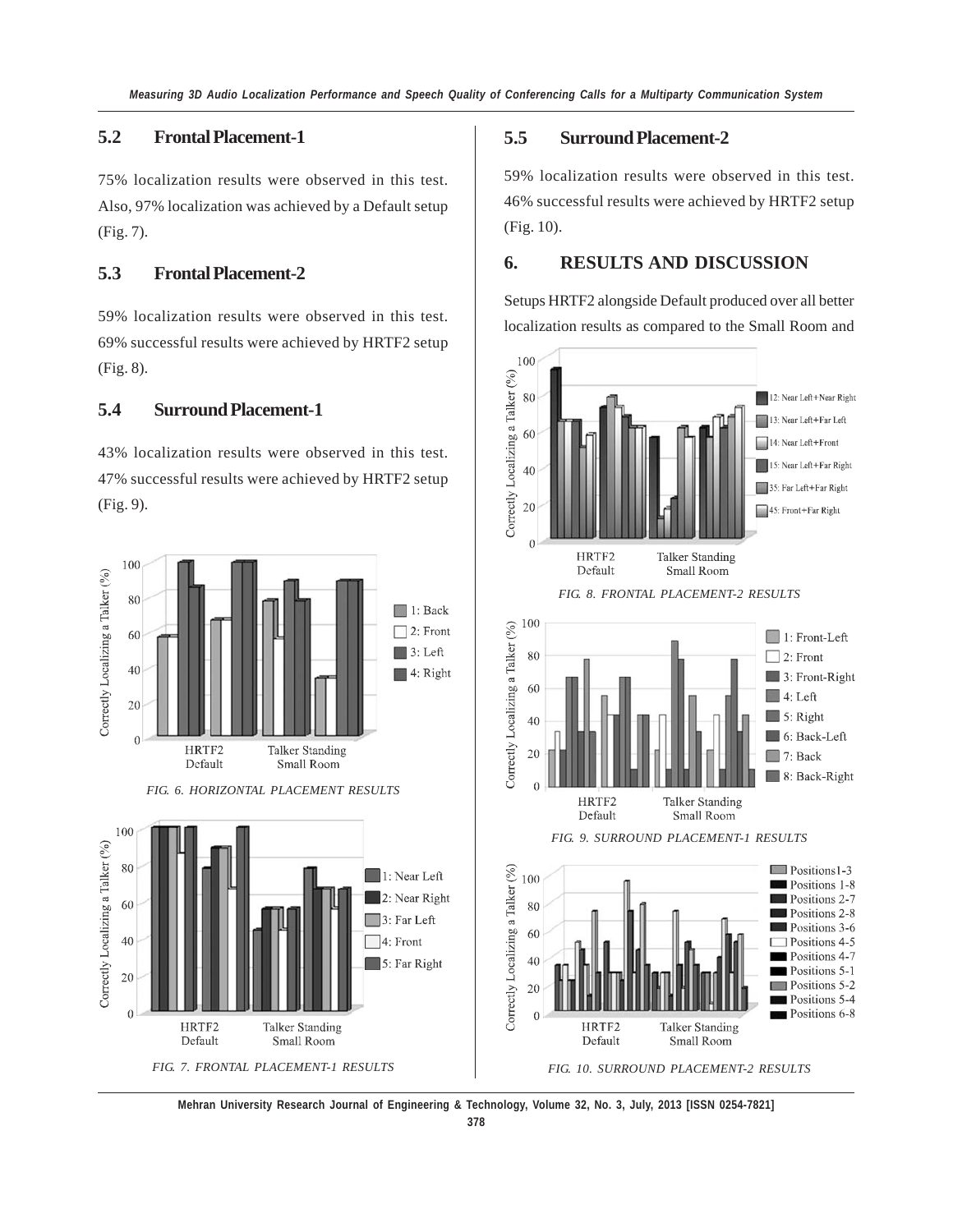Talker Standing. The lowest localization performance was observed in Small Room. Additionally, it is evident from the results that standing positions for either a talker or a listener are not suitable for good localization performance and for speech quality.

Within talker placement positions, Frontal Placement-1 produced most successful localization results and better speech perception scores. It was also found that 1meter height is the most suitable for the participants within virtual acoustic environment.

Test participants found it very difficult to locate front and back talkers however they did not have any difficulties in locating right or left talkers. Additionally, it was found that frontal position produced most successful results with our three dimensional audio supported telephony and teleconferencing solution. We plan to conduct more user studies with frontal placement by increasing the number of test participants and also with more simultaneous talkers. Furthermore, we will incorporate head-tracking to the headphones to avoid front and back confusion which was commonly found during listeningonly tests.

# **7. CONCLUSIONS**

A good score/percentage in localization refers the performance of subjects in successfully locating concurrent talkers. In test results, 40% or above successfully localizing results are considered better localization scores. The usefulness of our solution can also be seen from the fact that most of the times subjects achieved 40% or above successfully localization results. Since frontal placement achieved better localization results which implies that frontal placement resembles the normal meeting scenario where all participants of the meeting face each other. In other words, frontal placement is near to the natural listening environment that we observe in everyday meeting. Normally, we do not sit in meeting by showing our back to the meeting members. This might be the reason that frontal placement produced better localization scores as compared to the other sitting arrangements. Furthermore, to optimize our solution to support more participants (at least from 5-9 persons), we need to conduct more tests with three or four simultaneous talkers. These tests are important to further study the "Cocktail Party Effect" using our solution. Cocktail Party Effect is nothing but the ability of human to concentrate on one talker in presence of other simultaneous talkers or background noises. However to conduct more tests with more simultaneous talkers require extensive efforts to optimize our solution and further work is being carried out in this regard.

## **ACKNOWLEDGEMENTS**

Authors of this article are very thankful to Dr. Ing. Christian Hoene and Michael Haun, for their valuable feedback, help and suggestions. Authors are also thankful to the administration of Sindh Agriculture University, Tandojam and Mehran University of Engineering & Technology, Jamshoro, Pakistan, for their support.

### **REFERENCES**

- [1] Yankelovich, N., Jonathan K., Joe, P., Wessler, M., and Joan, M.D., "Improving Audio Conferencing: Are Two Ears Better Than One?", ACM, pp. 333-342, 2006.
- [2] Begault, D.R., "3-D Sound for Virtual Reality and Multimedia", Academic Press Professional, Inc. 1994.
- [3] Hughes, P., "Spatial Audio Conferencing", ITU-T International Workshop from Speech to Audio: Bandwidth Extension, Binaural Perception, Lannion France, 2008.
- [4] Raake, A., Spors, S., Ahrens, J., and Ajmera, J., "Concept and Evaluation of a Downward-Compatible System for Spatial Teleconferencing Using Automatic Speaker Clustering", Eighth Annual Conference of the International Speech Communication Association, pp. 1693-1696, 2007.